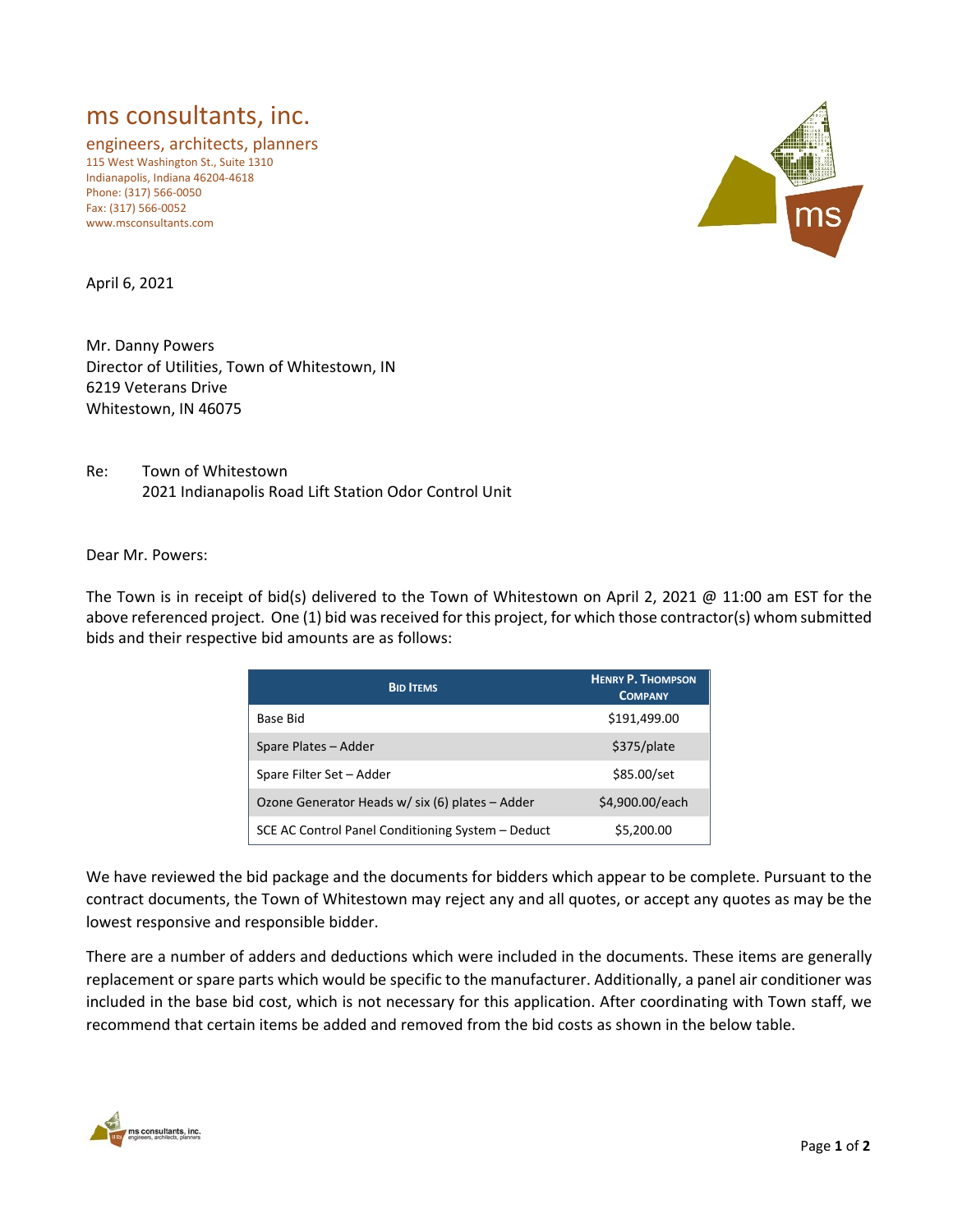| <b>BID ITEMS</b>                                  | <b>UNIT COST</b> | <b>REC. QUANTITY</b> | <b>TOTAL COST</b> |
|---------------------------------------------------|------------------|----------------------|-------------------|
| Base Bid                                          | \$191,499.00     | 1 LSUM               | \$191,499.00      |
| Spare Plates - Adder                              | \$375/plate      | 18 Plates            | \$6,750.00        |
| Spare Filter Set - Adder                          | \$85.00/set      | 4 Sets               | \$340.00          |
| Ozone Generator Heads w/ six (6) plates - Adder   | \$4,900.00/each  | 2 Each               | \$9,800.00        |
| SCE AC Control Panel Conditioning System - Deduct | \$5,200.00       |                      | $-$ \$5,200.00    |
|                                                   |                  | <b>TOTAL</b>         | \$203,189.00      |

We offer no objection to the awarding of this contract to Henry P. Thompson Company for the recommended amount of \$203,189.00.

Sincerely,

h-Nobel

John Nathan DeLisle, P.E. Project Manager

Enclosure(s):

Bid Document – Henry P. Thompson Company

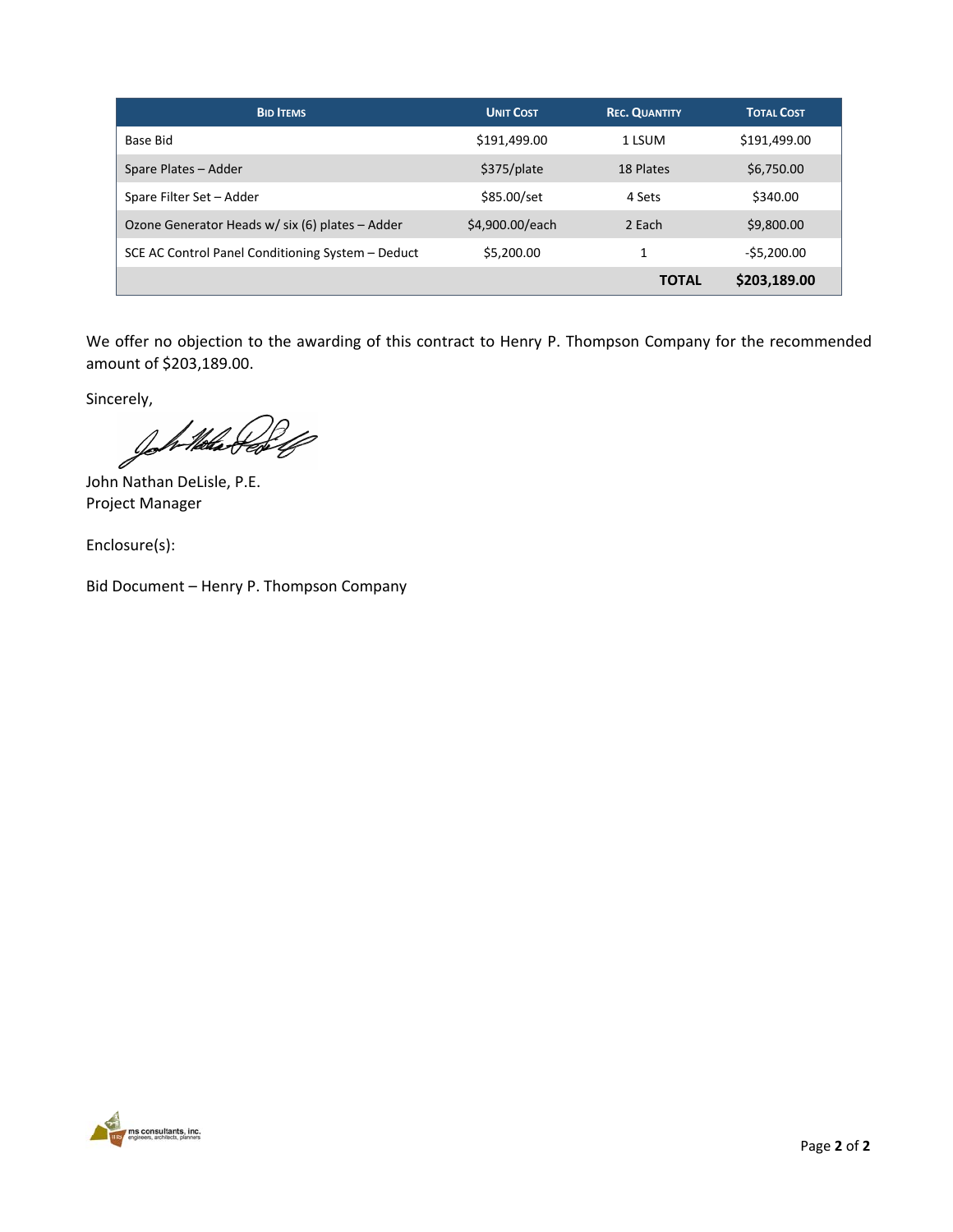

# Quotation

March 26, 2021

Town of Whitestown Public Works Attn: Eecca Thomas Room 600 6210 Veterans Drive Whitestown, IN 46075

#### Re: **Packaged Odor Control System** Section 44 31 19, Packaged Odor Control Systems

Dear Mrs. Thomas.

We are pleased to provide the following quote for the below listed equipment:

|             | ltem# Part Number | Description                                                                     | Qtv.                            |  |
|-------------|-------------------|---------------------------------------------------------------------------------|---------------------------------|--|
| $\mathbf 1$ | LM6/GH6           | <b>Oxidation Generation</b><br>Module, Air Mover and<br><b>Reaction Chamber</b> |                                 |  |
|             |                   |                                                                                 | <b>TOTAL PRICE \$191,499.00</b> |  |

### **Common ADDER/DEDUCT options:**

| 1. Spare set plates                                          | ADD \$375/plate      |
|--------------------------------------------------------------|----------------------|
| 2. Spare filters                                             | ADD \$85/set         |
| 3. Additional generator heads with six (6) plates, max qty 2 | ADD \$4900/each      |
| 4. SCE AC control panel conditioning system                  | <b>DEDUCT \$5200</b> |

The above price includes freight to the jobsite. Federal, state, and local taxes, or any equipment item or service not specifically listed are not included in the above pricing.

Prices quoted are firm for sixty (60) days unless otherwise noted.

Manufacturers Terms and Conditions are attached and made part of this agreement.

Thank you for the opportunity to offer our quotation. Please do not hesitate to contact us immediately if you should have any questions.

Sincerely, Lance Gaffin The Henry P. Thompson Company Email: Igaffin@hpthompson.com PH: (317) 576-6568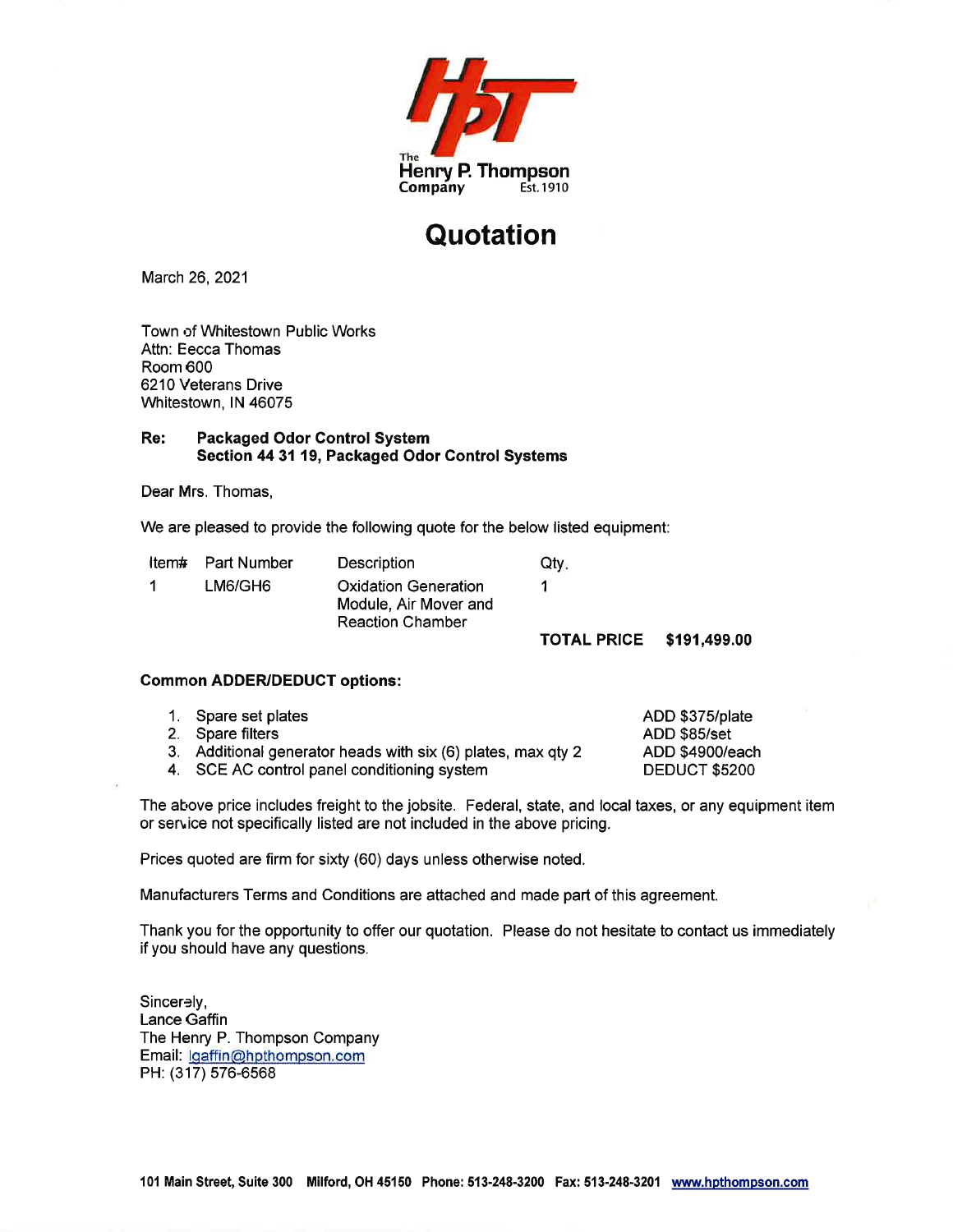#### THE HENRY P. THOMPSON COMPANY **TERMS AND CONDITIONS OF SALE**

#### The following Terms and Conditions are an integral part of The Henry P. Thompson Company's offer to sell the equipment and/or services offered in this proposal.

PRICES: Published prices and quoted prices, unless otherwise specified are subject to change without notice. Invoiced prices will be those in effect at time of payment. Published prices and quoted prices do not include sales tax. Sales tax is due and payable upon receipt of the goods unless otherwise specified, tax certificate has been provided prior to shipment. All quotations and agreements, unless otherwise expressly stated, will be F.O.B. point of manufacture.

DELIVERY: While we will endeavor to schedule your work order for delivery in accordance with your instructions, we do not guarantee or assume liability for failure to meet any scheduled delivery date. Referred deliveries are subject to Seller's approval and then only under terms that will reimburse Seller for any costs incurred in anticipation of production together with any resulting storage, handling, or carrying charges.

INTERPRETATION: Seller's offer contained in this proposal is limited to acceptance of all its terms and conditions contained herein. Upon acceptance by the Buyer, this writing shall constitute the entire agreement between Seller and Buyer. Any additional or different terms provided by the Buyer on any written acknowledgment or purchase order are not part of the contract between the Seller and Buyer and therefore are not binding upon the Seller. No course of prior dealings between the parties and no usage of the trade shall be relevant to supplement or explain any terms used in this contract. Acceptance or acquiescence in a course of performance rendered under meaning of this contract shall not be relevant to determine the meaning of this contract even though the accepting or acquiescing party has knowledge of nature of the performance and opportunity for objection. Whenever a term defined by Uniform Commercial Code is used in this contract, the definition contained in the Code is in control.

MODIFICATIONS: This contract can be modified or rescinded only in writing signed by both parties and their duly authorized agents. It is further agreed that this contract shall not be modified in any respect except in writing signed by the party against whom the modification is sought to be enforced.

PERFORMANCE: The Seller shall be excused if performance is delayed or rendered impossible by differences with workmen, strikes, work stoppages, car shortages, delays in transportation, inability to obtain labor or materials, and also by any cause beyond the control of the Seller, including, but not restricted to, acts of God, floods, fires, storms, acts of civil and military authorities, war, and insurrections.

TERMS OF PAYMENT AND FAILURE TO PAY: Our normal terms of sale are 1% 10 Net 30. Account must be current to discount invoice. Discount is not allowed on an invoice when retainage has been withheld. Accounts 60 days past due will either have shipment held, or start-up delayed until all payments due are made or arrangements satisfactory to us are agreed upon. If, in our judgment, we feel that for our mutual protection it is advisable to exercise lien rights, this should not be construed as derogatory action. Normally, this action would be taken when a specific job has encountered financial problems and after consultation with our customer. Such rights are not exclusive and are in addition to any other right or remedy we may have and the exercise shall not prejudice any claim for damages we may assert, including reasonable attorney's fees incurred in collecting delinguent accounts.

CANCELLATION: Special equipment is not subject to cancellation. Where a cancellation is requested and it is not found practical to stop manufacture a 40% restocking fee will be accessed.

AUTHCRITY OF SELLER'S AGENTS: No agent, employee or representative of the Seller has any authority to bind the Seller to any affirmation, representation or warranty concerning the goods sold under this Contract, and unless an affirmation, representation or warranty made by an agent, employee, or representative is specifically included within this written contract, it shall not be enforceable by the Buyer.

ASSIGNMENT - DELEGATION: No right or interest in this Contract shall be assigned by the Buyer without the written permission of the Seller, and no delegation of any obligation owed, or of the performance of any obligation by the Buyer shall be made without the written permission of the Seller. Any attempted assignment or delegation shall be wholly void and totally ineffective for all purposes unless made in conformity with this paragraph.

EXPRESS WARRANTIES: Equipment & Parts not manufactured by the Seller carry only the warranty of the manufacturer of said parts. Seller does not make any express or implied warranty for equipment and/or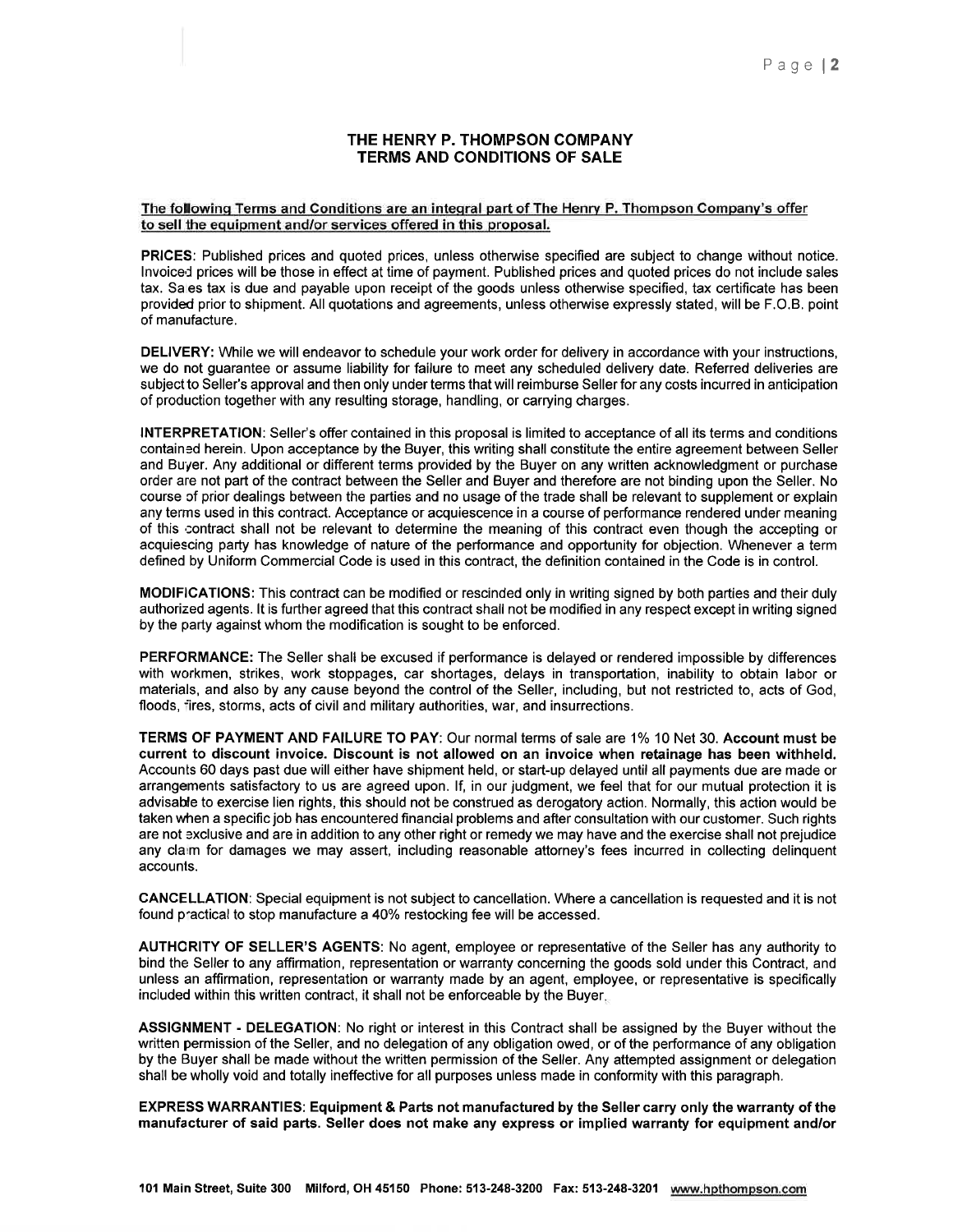parts it did not manufacture. Credits for defective material and workmanship in said equipment and/or parts are only in accordance with the underlying company policy of the manufacturer. It is further agreed that the Buyer must inspect all shipments within 48 hours to determine if there was damage in transit or shipment and shall file a claim with the carrier accordingly. It is further agreed that the Seller assumes no liability whatsoever for failure of equipment due to normal usage and wear.

DISCLAIMER: SELLER MAKES NO OTHER WARRANTY OF ANY KIND WHATSOEVER, EXPRESS OR IMPLIED. ALL IMPLIED WARRANTIES OF MERCHANTABILITY AND FITNESS FOR A PARTICULAR PURPOSE ARE HEREBY DISCLAIMED BY THE SELLER AND EXCLUDED FROM THIS AGREEMENT. APPLICABLE LAW: the Uniform Commercial Code shall govern This Contract. Whenever the term "Uniform Commercial Code" is used, it shall be construed as meaning the Uniform Commercial Code as adopted in the State of Ohio as effective and in force on the date of this Contract.

CONSEQUENTIAL DAMAGES: IN NO EVENT SHALL SELLER BE LIABLE FOR CONSEQUENTIAL DAMAGES, FOR ANY REASON, INCLUDING WITHOUT LIMITATION, DAMAGES ARISING OUT OF A DELAY IN OR FAILURE OF DELIVERY, DEFECTS IN MATERIAL AND WORKMANSHIP AND/OR FAILURE OF GOODS TO PERFORM TO APPLICABLE SPECIFICATIONS, DRAWINGS, BLUEPRINTS OR SAMPLES AS SET FORTH OR DESCRIBED HEREIN, IF ANY, OF A BREACH BY SELLER OF ANY OTHER TERM OR OBLIGATION OF SELLER UNDER THE CONTRACT.

CLERICAL ERRORS: We are not responsible for printer's errors made in any of its publications and other forms of printed matter, or for any stenographic and clerical errors. All such errors are subject to correction.

| Respectfully Submitted,       | We accept the offer to sell the material and<br>equipment as quoted, in accordance with the<br>terms and conditions herein. |
|-------------------------------|-----------------------------------------------------------------------------------------------------------------------------|
| <b>SELLER:</b>                | <b>BUYER:</b>                                                                                                               |
| The Henry P. Thompson Company | Town of Whitestown Public Works                                                                                             |
| NAME:                         | NAME:                                                                                                                       |
| BY:                           | BY:                                                                                                                         |
| TITLE:                        | TITLE:                                                                                                                      |
| DATE:                         | DATE:                                                                                                                       |

| <b>DELIVERY INFORMATION</b> |  |
|-----------------------------|--|
| NAME:                       |  |
| <b>ADDRESS:</b>             |  |
| <b>PHONE:</b>               |  |
| EMAIL:                      |  |
| <b>PURCHASE ORDER #:</b>    |  |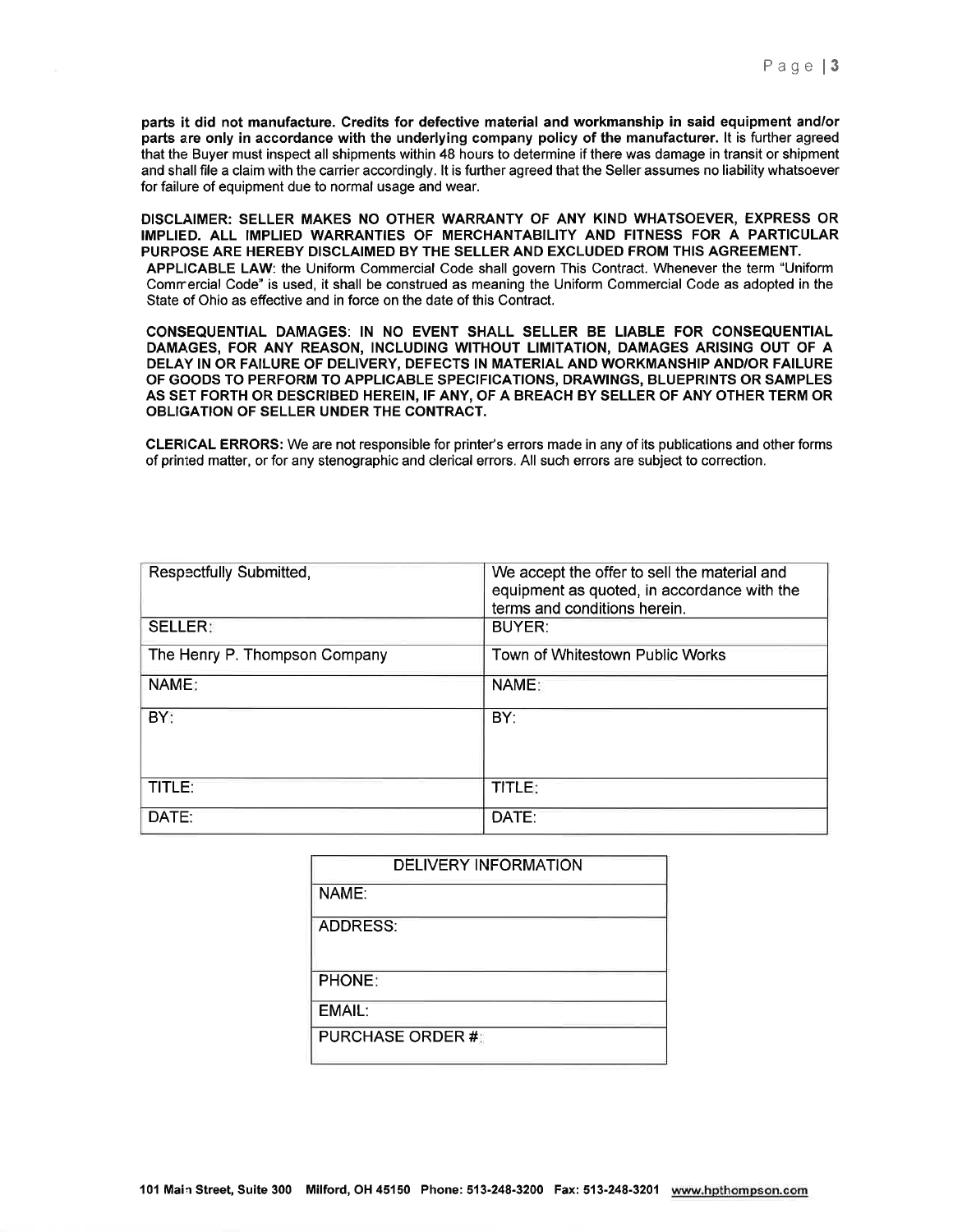



## DIVISION OF AIRTEX MANUFACTURING, INC. **INDIANA SALES** 301 East Carmel Dr. Suite G-400, Carmel, IN 46032 Phone (317) 564-4885 Fax (317) 564-4886

indianapolis@engineeredair.com

| To:             | Whitestown Public Works      | <b>From: Henry Berman</b> |
|-----------------|------------------------------|---------------------------|
| <b>Project:</b> | Indianapolis Rd Lift Station | <b>Date:</b> 3.24.2021    |
| Location:       | Whitestown, Indiana          | Page: 1 of 6              |
| Quotation #:    | <b>QTU0-44-11HB Rev-2</b>    |                           |

PROJECT PROPOSAL. Engineered Air is pleased to provide the following proposal for the packaged odor control system for the reference lift station per plan and specification section 44-31-19.

The system was designed based on sample foul air load data for one of the two substructures that this unit will be require to control odor from. Basis of load sizing include assumptions based on general practices and sized to accommodate potential system spikes. The unit is equipment based on this currently loading and projections. There is the potential that up to two additional heads can be added at a later time see optional adders below. Other then purchase of these optional head assemblies and plates no other modifications would be required.

Actual handing to be determined on placement of order. This is unit is a ETL listed for electrical safety but is not rated for any classified explosion proof categories. Code compliance is the responsibility of the owner.

The prices in this quotation are based on Engineered Air (EngA) terms and conditions only (attached for reference). Orders based on quotations are subject to our acceptance and price is subject to confirmation at time of order

### **Equipment Model: LM6/GH6**

### **Features Included:**

- Unit consists of (1) oxidation generation module, air mover and reaction chamber
- Construction: 316 SS walls, floor, roof, with SS hinged doors, and SS lever lock handles
- 6" special two step structural welded 316 base channel to accommodate field installation requirements
- Reaction Chamber to include epoxy coated air blender  $\bullet$
- $\bullet$ Top exhaust air discharge, (duct to leave building be provided and installed by others)
- All contact chamber sections to have floor condensate drains  $\bullet$
- 12" PVC foul air connection round sheet metal duct collar  $\bullet$
- 12" PVC blast gate damper for air balance main inlet shipped loose for field installation  $\bullet$
- 8" and 10" PVC blast gate damper for air balance branch inlet shipped loose for field installation
- Contact Chamber Exhaust fan is sized for a minimum 4400 cfm. Type is fan single inlet fan with non sparking aluminum, wheel, aluminum inlet cone, aluminum rub ring.
- Super E explosion proof TEFC motor

Whitestown. Indianapolis RD lift station.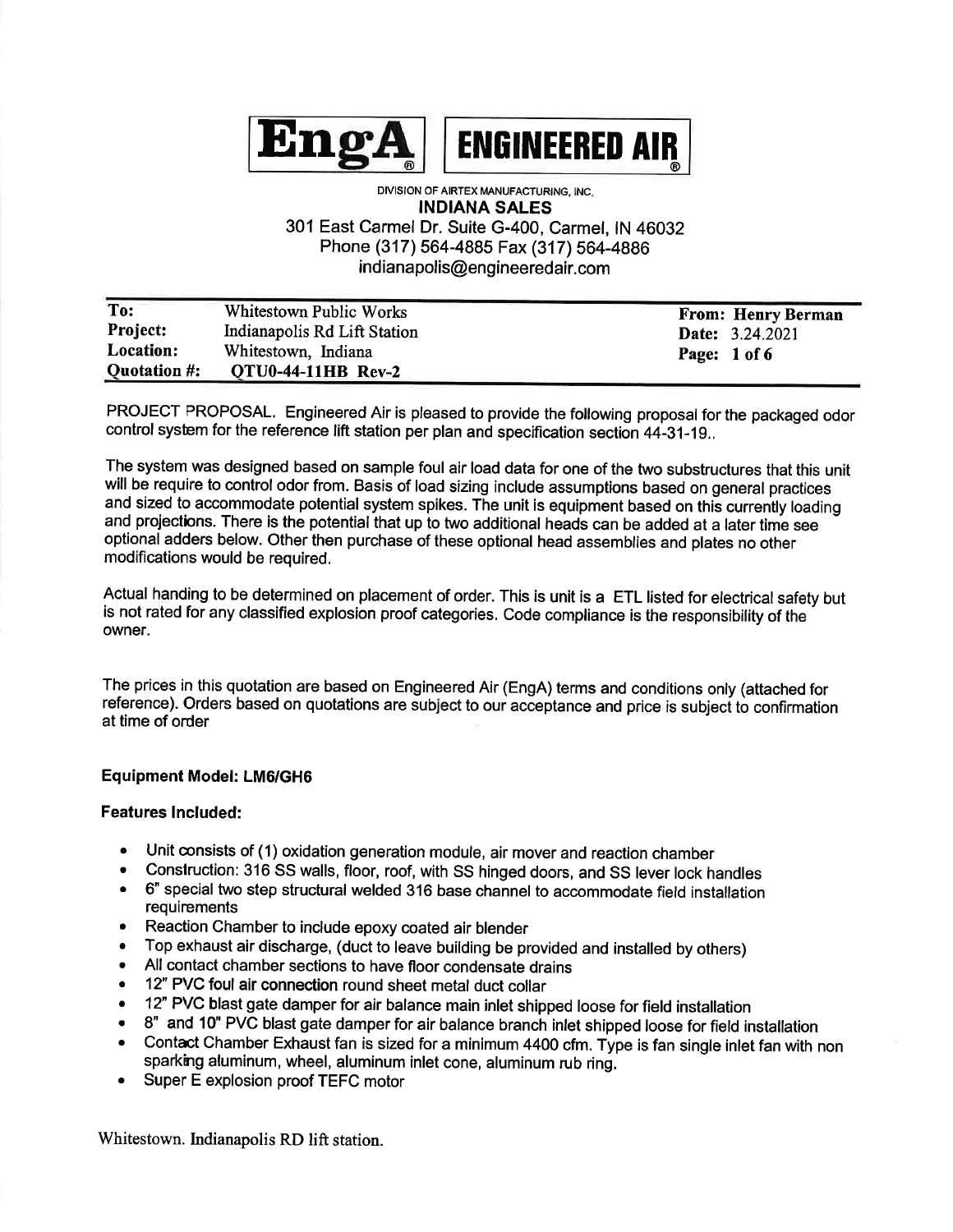- Reaction Chamber to be mounted indoors and fit through a opening with a max 70" wide ID and a max 94" tall ID. There is one shipping split provided.
- Two separate power sources providing a) 230v/3/60hz for the Generation Module. Control panel includes non-fused dead front disconnect b) Reaction Chamber to be 230v/3/60hz or 460v/3/60hz. Includes non-fused dead front disconnect selection at order entry.
- Control panel wire connections to have conformal coating
- (6) Tabbed/Printed Plate Head assemblies; (6) plates installed/head
- Generator Module and control panel to be remote mounted by others. Location to be determined by project engineer.
	- o (1) remoted mount type generation systems DAT210 High Frequency Drive c/w LED light activity/troubleshooting w/ special cabinet configuration to match inside wall mounting location
	- o Local mode operates via manual pot inside control panel
	- o 4" MERV13 inlet filters c/w 316 SS Type 8 back loaded filter frames
	- o Remote mode operates via 0-10V control signal
	- o Plate step-up XFMR assembly c/w cooling fans
	- o Panel to be 316 SS Nema 4X3R
	- o Generation Systems: (1) Control Panel c/w:
		- -Dead-front disconnect
		- -Internal mounted hour meter
		- -Lamicoid mounted on face of panel c/w
			- Local/Off Remote switch
				- **E** Local on light
				- Remote on light
				- Clogged Filter light
			- Unit enabled light (Air proving switch)
			- Control Contacts for remote monitoring by others Include for use by others: oDAT Fault:
				- oDAT Operating:
				- o Clogged Filter:
				- o Unit in Local:
				- o Unit in Remote:
				- oUnit Enabled:
- Factory Start Up and Factory Training
- **Field Testing**  $\bullet$
- Reaction Control panel to meet UL 503, Generation module to be ETL listed for standard NON Classified Applications. Explosion motor certification provided by motor manufacturer.

##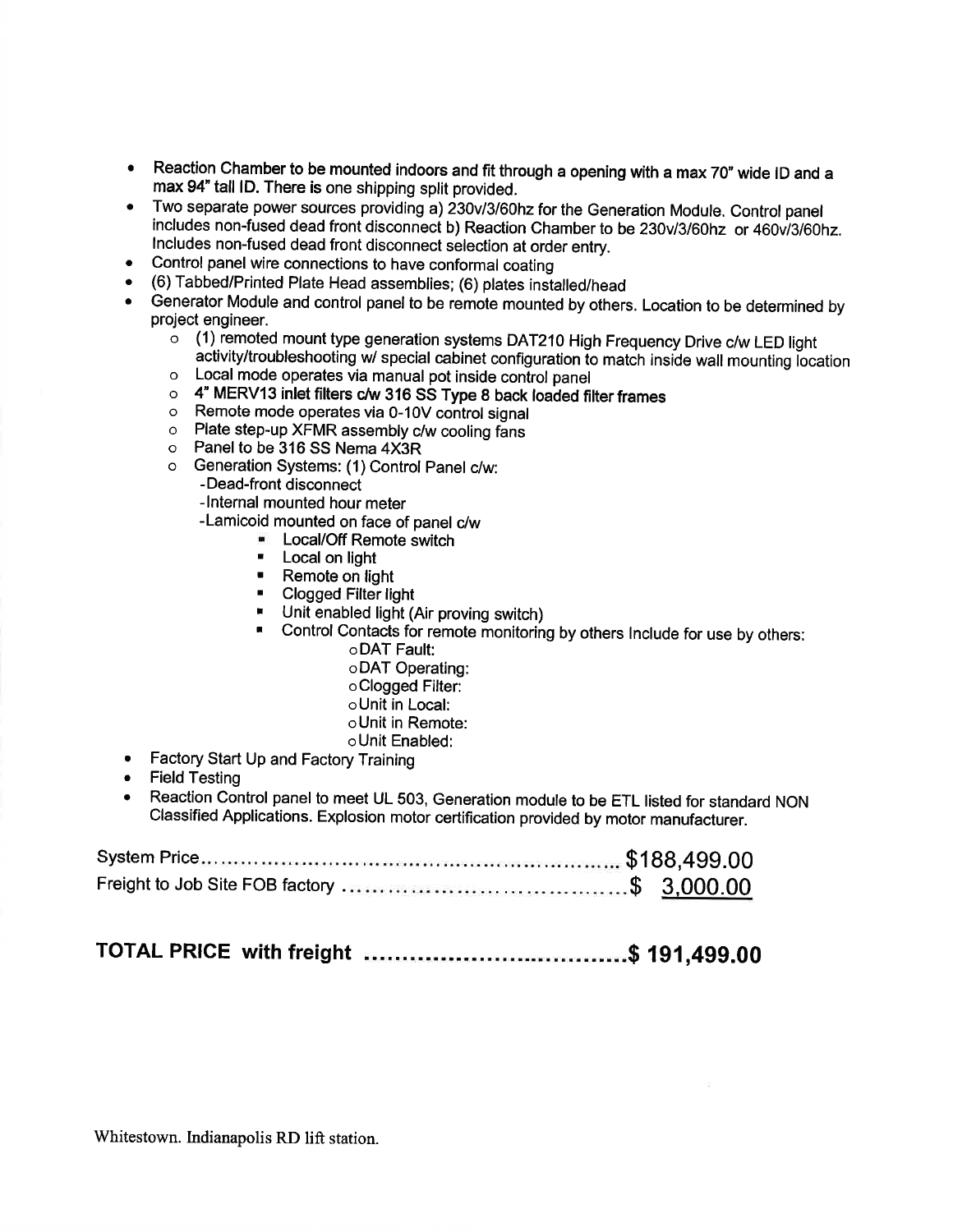### **Common Adder / Deducts Options:**

- 375.00 / plate 85.00 /set 3) Additional generator heads with 6 plates Max qty 2............ \$ 4,900.00/ ea 4) SCE AC control panel conditioning system ....................<\$ 5,200.00 >
- Payment Net 30 Days with Approved Credit
- All Taxes Extra
- **Ouotation Valid for 30 Days**
- Standard Engineered Air Terms and Conditions Attached

Not Included: warranty labor, rigging, installation of equipment, power connections to the two control panels and wiring to the exhaust blower in the reaction chamber, air, water or gas piping to unit, duct material and labor for connections, flue duct work and any other installation labor or material required to connect to this unit. Controls outside of the internal controls as described, performance testing other than what is called out in referenced specification, seismic calculations and sound testing. SALES TAX.

Lead Time Guide: Estimated shipping target 14-16 weeks after written project release received at factory. For approval factory submittals with pre-production package 2-3 weeks from order entry. Actual lead times will vary subject to engineering and plant loading, and vendor component availability at time of release.

NOTE:

This Quotation/ Scope Letter (inclusively "Quote") include ONLY the design and manufacture of the goods specifically described and specified herein. The goods conform to Engineered Air ("EngA")'s standard construction methods unless specifically noted to the contrary. Buyer understands that any alteration or deviation from this Quote may alter the price of this Quote. Buyer understands that any purchase orders and/or submittals may not exceed the scope of this Quote. Further, EngA DOES NOT WARRANT OR REPRESENT THAT THE EQUIPMENT COVERED IN THIS SCOPE MEETS ANY OTHER SPECIFICATION, PROCEDURE, LAW, ORDINANCE, CODE OR REGULATION.

Thank you for the opportunity to provide this quotation. I am available to answer any questions regarding this quotation at your convenience. Note: There are also some value engineering options available to help further reduce project costs.

Sincerely,

Henry Berman **Division Manager Indiana Sales** 

Whitestown. Indianapolis RD lift station.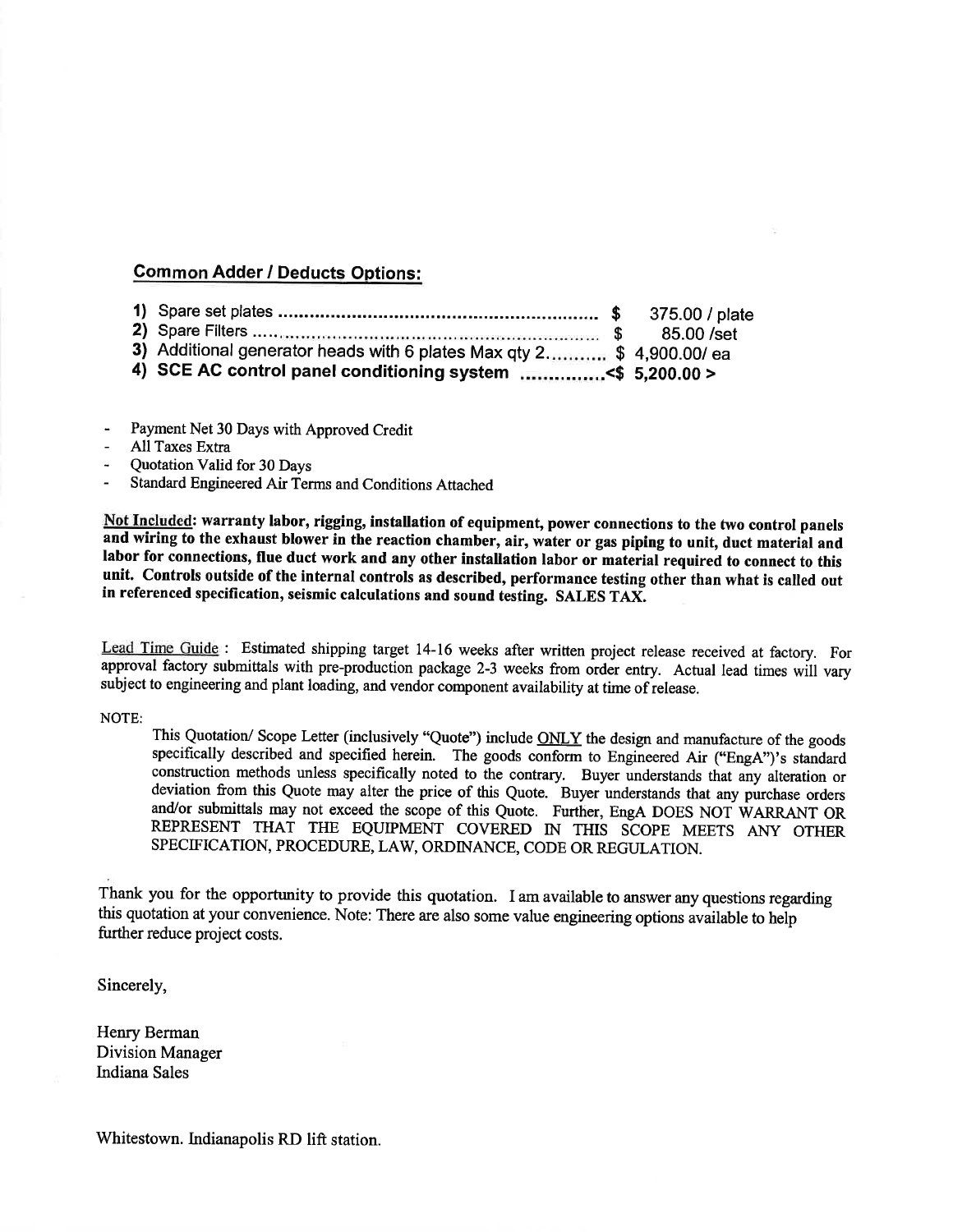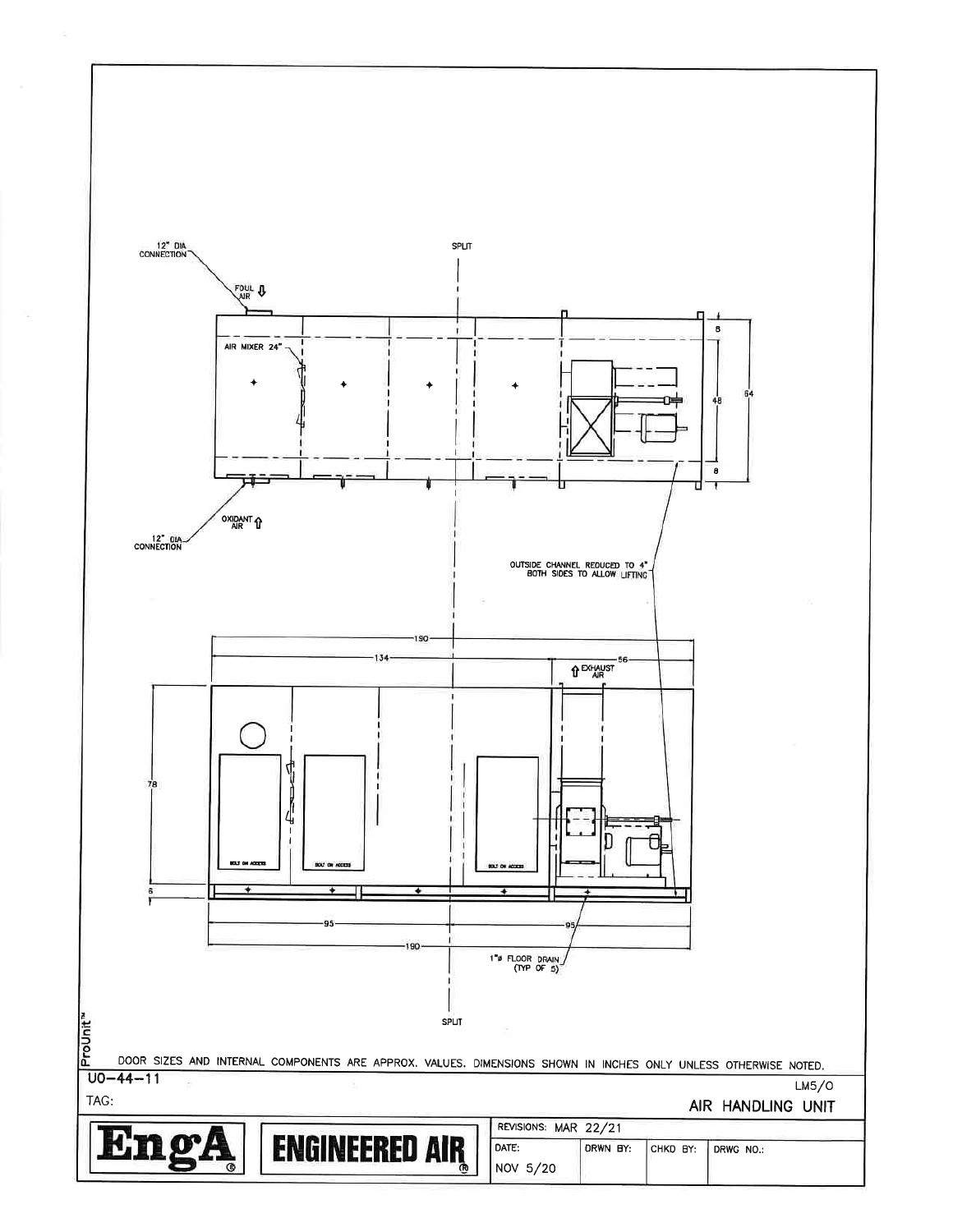